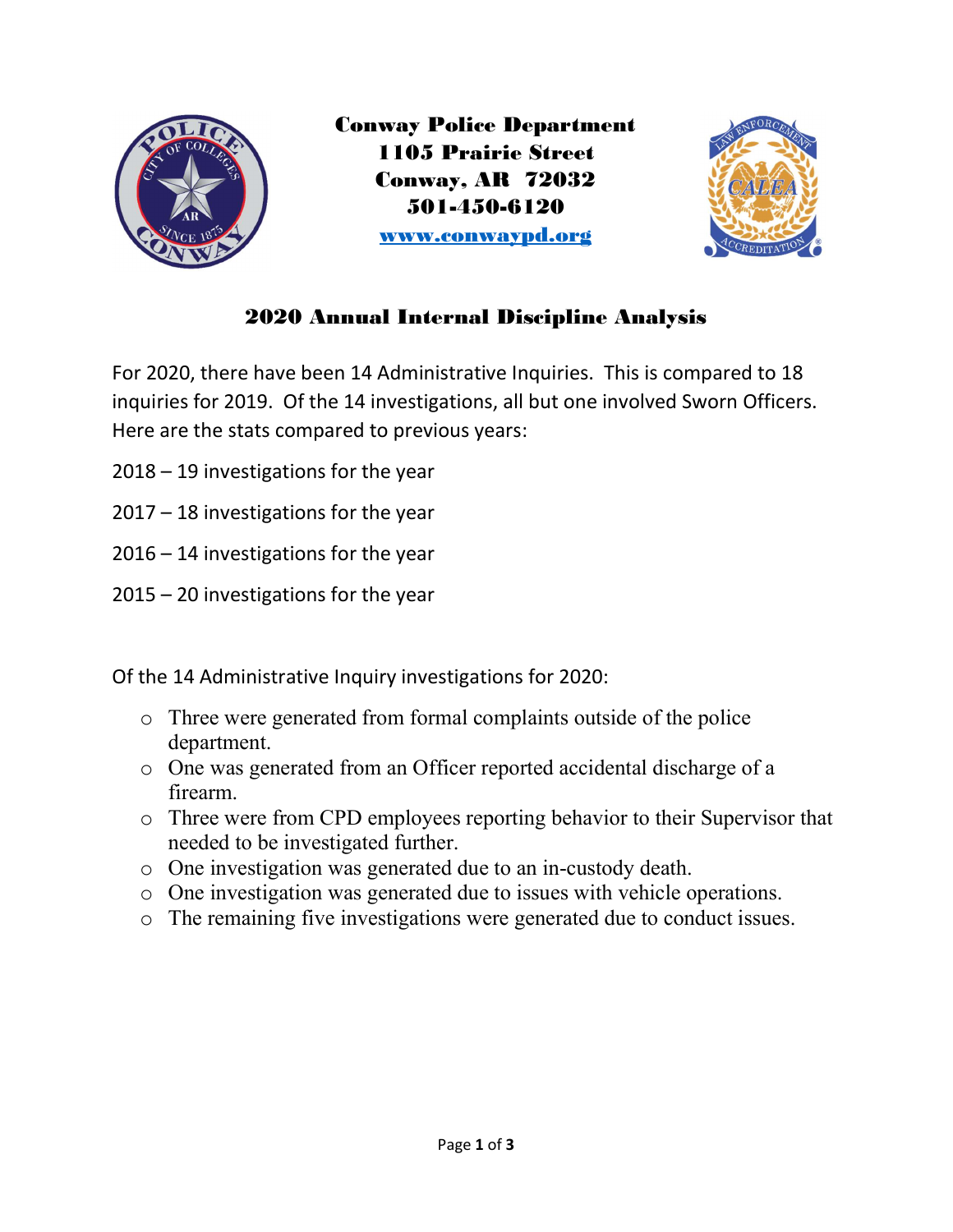## Continuing:

- $\geq 1$  investigation closed as Exonerated
- $\geq 1$  investigation was closed as Unfounded
- $\geq 1$  investigation was closed as Unsubstantiated
- $\geq 2$  Letters of Reprimand were issued
- 3 Form 219's (Personnel Evaluation Documentation Form) \*
- $\geq 2$  officers were suspended for 80 hours
- $\geq 1$  employee was terminated
- $\geq 1$  employee resigned in lieu of termination
- $\geq 1$  supervisor was demoted
- $\geq 2$  officers were released during their probationary period

One investigation is still pending

Additionally, there were 23 Form 219's\* issued by various supervisors (both Officer and Civilian Employees) for violations that included; at fault accidents, unsatisfactory performance, operation of motor vehicles, and insubordination. Some complaints are received by the Police Department and provided to the Office of Professional Responsibility but do not rise to the level of a formal Administrative Inquiry. These are minor violations or a citizen's desire to simply make the department aware of their concern. These complaints are sometimes handled by the OPR's Office and others by the Officer's immediate supervisor. The following is a list of additional complaints received by the OPR and their outcome.

- 4 separate complaints that Officers did not handle an investigation properly
- 4 complaints were that Officers were rude or unprofessional
- 2 complaints of profiling by Officers
- 2 complaints of unfair treatment by Officers
- 1 complaint that an Officer did not have a justified reason for a vehicle stop
- 1 complaint that an Officer was not truthful at court
- 1 complaint of improper detention by an Officer
- 1 complaint that an Officer lost an arrestees property
- 1 accusation that an Officer stepped on her during protests
- All of the complaints listed above were classified as either unfounded, unsubstantiated, or exonerated the Officer of any wrong doing